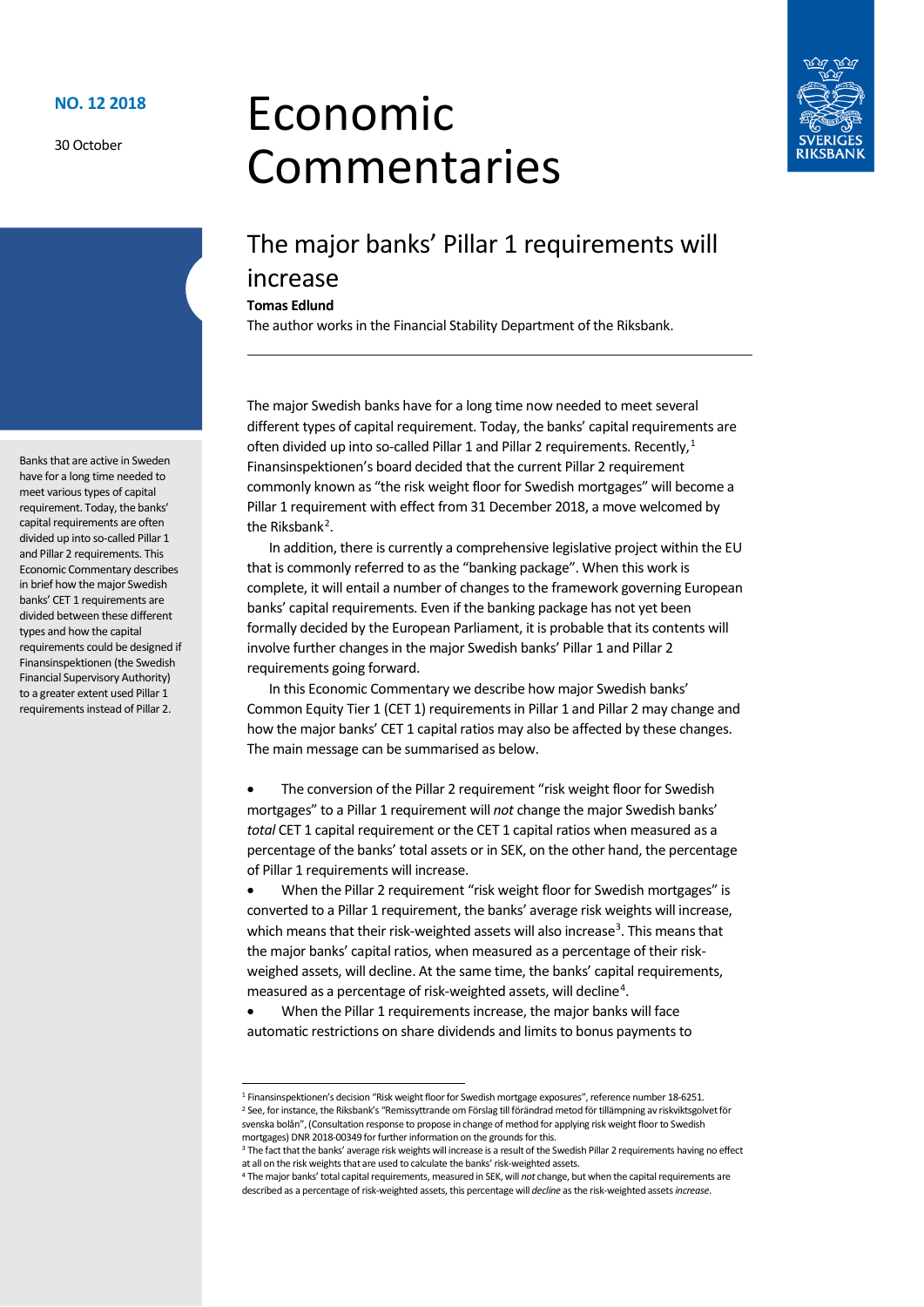employees at an earlier stage than would otherwise have been the case on condition that they do not increase their capital ratios.

#### What is the difference between Pillar 1 and Pillar 2 requirements?

The Basel Committee on Banking Supervision, which develops and agrees on regulatory frameworks for internationally active banks' capital requirements, has for some time distinguished between so-called Pillar 1 and Pillar 2 requirements. Although the formal difference between these different types of capital requirement can be complex to take in, to put it simply, the Pillar 1 capital requirements are ones that all internationally-active banks are expected to fulfil. The smallest permitted size for these requirements has been agreed by the Basel Committee on Banking Supervision. In addition to this, the levels of the banks' Pillar 1 requirements shall be public<sup>[5](#page-1-0)</sup> and when a bank does not meet the requirements, it shall face automatic restrictions limiting dividends paid to shareholders and bonus payments to employees.

Pillar 2 requirements, on the other hand, are intended to be more specific for individual banks and their size is often determined by the national financial supervisory authorities. At present, there is no global agreement that the banks' Pillar 2 requirements shall be made public as in the case for Pillar 1 requirements. In many countries it is therefore unclear to other agents than banks and financial supervisory authorities exactly which Pillar 2 requirements actually apply. In Sweden, however, Finansinspektionen has chosen to publish the major Swedish banks' Pillar 2 requirements on a quarterly basis. In addition, any breaches of Pillar 2 requirements are managed differently in different countries. Generally, there are no automatic restrictions for dividends to shareholders and bonus payments to employees, which shall come into force in case of a breach against the Pillar 1 requirements.

A development where internationally active banks' capital requirements to a greater degree consist of Pillar 1 requirements could thus make it simpler to compare different banks, contribute to greater transparency regarding which capital requirements the banks really need to fulfil and greater clarity regarding what happens if a bank does not meet the requirements.

#### How large are the Swedish banks' CET 1 capital requirements?

The major Swedish banks' CET 1 capital requirements are of different sizes and also vary over time. This is partly because the banks have different sized balance sheet totals and different types of lending, but there are also other factors affecting the size of the capital requirements.

In addition to the division into Pillar 1 and Pillar 2 requirements, there are different ways of presenting the size of the banks' CET 1 capital requirements. In this Economic Commentary we have chosen to present the major Swedish banks' total CET 1 capital requirements and CET 1 capital ratios both in relation to their total assets<sup>[6](#page-1-1)</sup> and in relation to their risk-weighted assets. The banks' risk-weighted assets are a measure of how risky their operations are assessed to be and this calculation includes so-called risk weights. If the risk weights increase, the size of the banks' risk-weighted assets increases.

<span id="page-1-1"></span><span id="page-1-0"></span><sup>&</sup>lt;sup>5</sup> In several cases, the levels of Pillar 1 requirements are specifically stated in the text of the law.

<sup>&</sup>lt;sup>6</sup> By total assets is meant total exposures in terms of leverage ratio, that is, assets on the balance sheet and some parts of off-balance sheet assets. The banks' capital ratios and the capital requirements made of the banks are generally *worded* as a percentage of their riskweighted assets, even if there are several ways of *presenting* these ratios and requirements.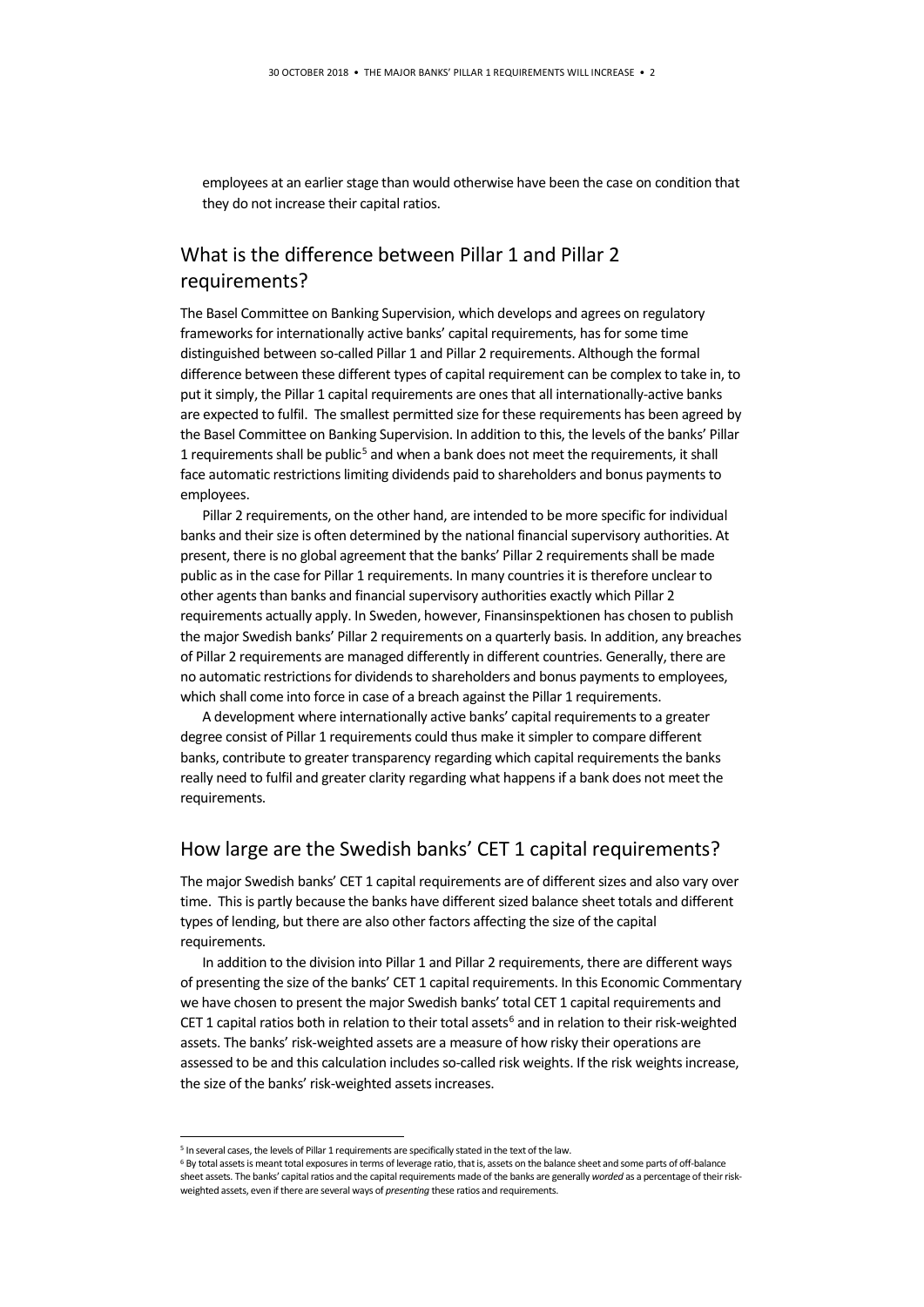At present, the four<sup>[7](#page-2-0)</sup> major Swedish banks' total CET1 capital corresponds to around 3.7 per cent of their total assets. Slightly less than half of this is comprised of Pillar 2 requirements. More specifically, 1.5 percentage points of the 3.7 per cent are Pillar 2 requirements, while the remaining 2.2 percentage points comprise Pillar 1 requirements. At the same time, the banks have a total CET 1 capital ratio corresponding to 4.2 per cent of their total assets<sup>[8](#page-2-1)</sup>. In other words, the major banks together have a capital *ratio* of 4.2 per cent of their total assets, while their total CET 1 capital *requirements* amount to 3.7 per cent of their total assets.

This is illustrated in the diagram.

**Diagram 1. The major Swedish banks' total CET 1 capital requirements broken down into Pillar 1 and Pillar 2 requirements and the major Swedish banks' total CET 1 capital (per cent of total assets, second quarter 2018).**



Source: Finansinspektionen, the Riksbank and the major banks' interim reports.

The corresponding figures for the banks' CET 1 capital requirements and CET 1 capital ratios in relation to their risk-weighted assets are illustrated in the diagram below.

**Diagram 2. The major Swedish banks' total CET 1 capital requirements broken down into Pillar 1 and Pillar 2 requirements and the major Swedish banks' total CET 1 capital (per cent of risk-weighted assets, second quarter 2018).**



Source: Finansinspektionen, the Riksbank and the major banks' interim reports.

<span id="page-2-0"></span> $7$  In this Economic Commentary we describe the four major banks Nordea, SEB, Swedbank and Svenska Handelsbanken. If Nordea is excluded from the description, the figures in this Economic Commentary will only change marginally.

<span id="page-2-1"></span><sup>8</sup> In some cases these 4.2 per cent are described as the banks' leverage ratio.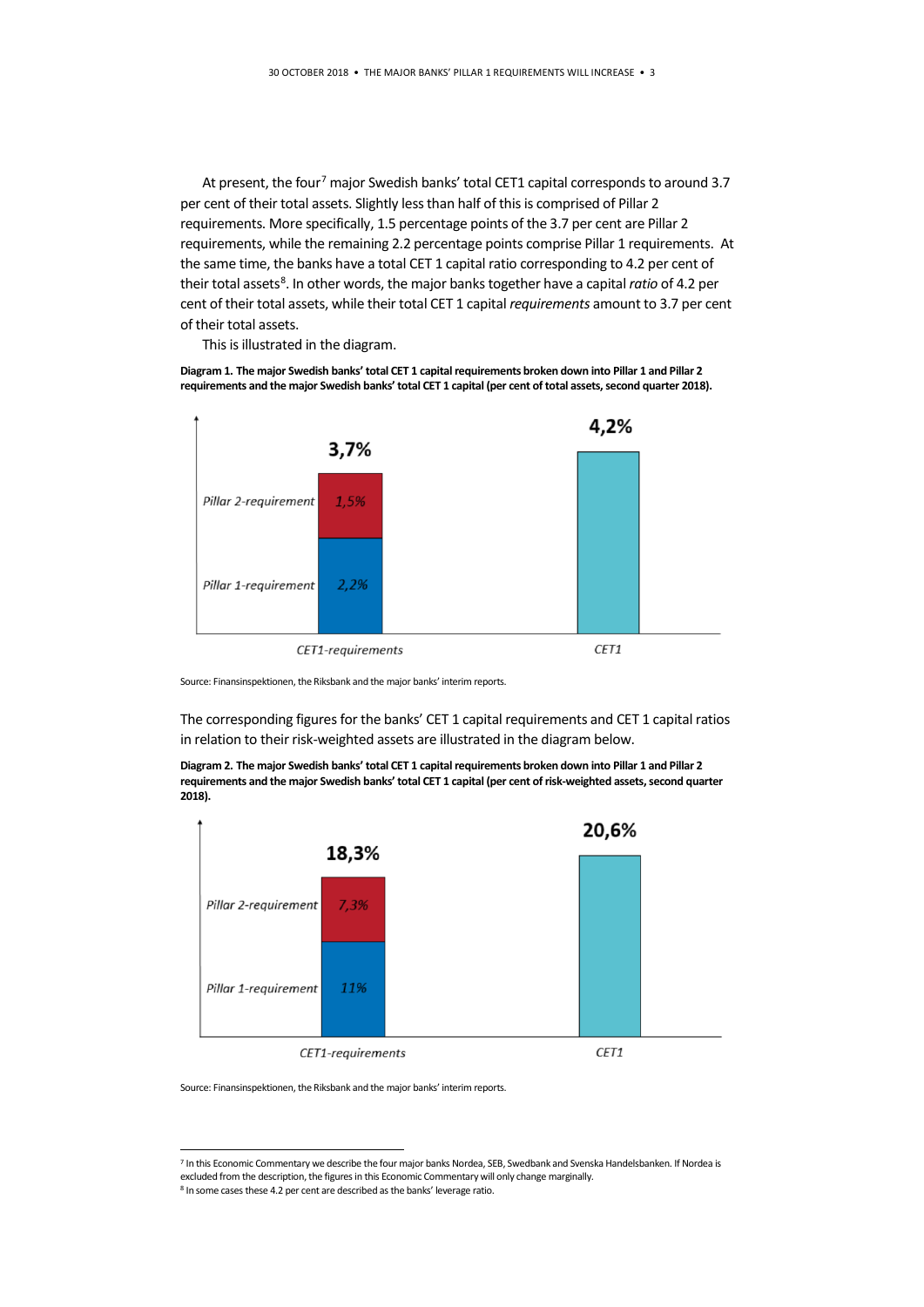#### What are the different parts of the CET 1 capital requirements?

In addition to the breakdown into Pillar 1 and Pillar 2 requirements, the major Swedish banks CET 1 capital requirements are usually divided into different elements depending on what type of risk these parts are intended to cover.

The CET 1 capital requirements in Pillar 1 consist of what is usually termed a minimum requirement and various buffer requirements.

The Pillar 2 requirements for the major Swedish banks consist of several different parts. The largest Pillar 2 requirements are those usually termed "systemic risk" and "risk-weight floor for Swedish mortgages". The latter is the Pillar 2 requirement that Finansinspektionen's board recently decided to convert into a Pillar 1 requirement. A complete account of the elements of the CET 1 capital requirements can be found in the table below.

| Type of CET 1<br>capital<br>requirement           | Pillar 1<br>requirement,<br>percentage of<br>total assets | Pillar <sub>2</sub><br>requirement,<br>percentage of<br>total assets | Pillar 1<br>requirement,<br>percentage of<br>risk-weighted<br>assets | Pillar <sub>2</sub><br>requirement,<br>percentage of<br>risk-weighted<br>assets |
|---------------------------------------------------|-----------------------------------------------------------|----------------------------------------------------------------------|----------------------------------------------------------------------|---------------------------------------------------------------------------------|
| Systemic risk                                     |                                                           | 0.41%                                                                |                                                                      | 2.0%                                                                            |
| Capital<br>requirement,<br>Norwegian<br>mortgages |                                                           | 0.05%                                                                |                                                                      | 0.2%                                                                            |
| Risk-weight<br>floor for<br>Swedish<br>mortgages  |                                                           | 0.56%                                                                |                                                                      | 2.7%                                                                            |
| Other Pillar 2<br>requirements                    |                                                           | 0.22%                                                                |                                                                      | 1.1%                                                                            |
| Maturity<br>adjustments in<br><b>IRB</b> models   |                                                           | 0.06%                                                                |                                                                      | 0.3%                                                                            |
| Pension risk                                      |                                                           | 0.05%                                                                |                                                                      | 0.3%                                                                            |
| Interest rate<br>risk in the<br>banking book      |                                                           | 0.06%                                                                |                                                                      | 0.3%                                                                            |
| Credit-related<br>concentration<br>risk           |                                                           | 0.09%                                                                |                                                                      | 0.4%                                                                            |
| Countercyclical<br>capital buffer                 | 0.20%                                                     |                                                                      | 1.0%                                                                 |                                                                                 |
| Capital<br>conservation<br>buffer                 | 0.51%                                                     |                                                                      | 2.5%                                                                 |                                                                                 |
| Systemic risk<br>buffer                           | 0.61%                                                     |                                                                      | 3.0%                                                                 |                                                                                 |

#### **Tabell 1. The major Swedish banks' total capital requirements broken down into their different parts** 2018 Q2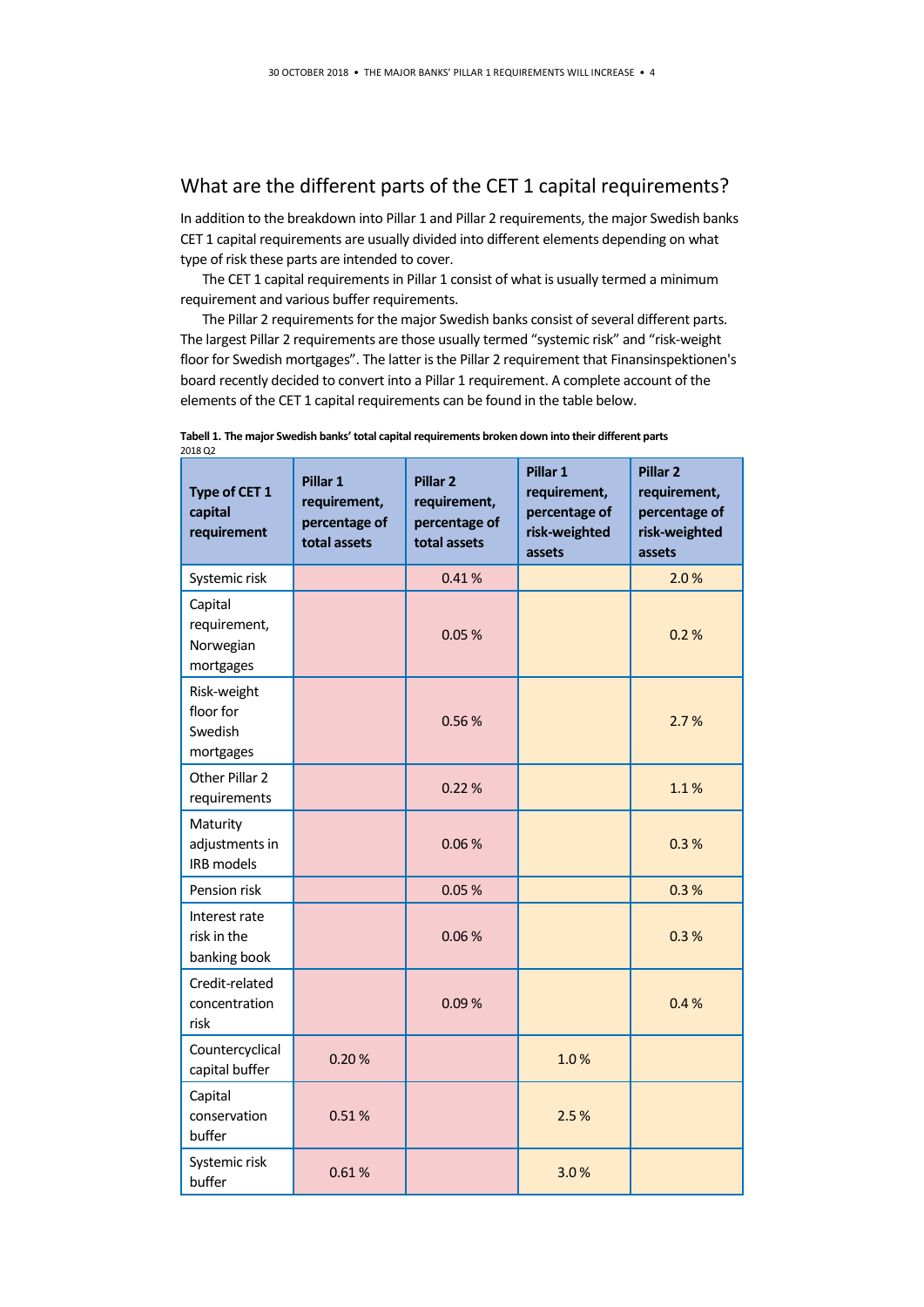| Type of CET 1<br>capital<br>requirement | Pillar 1<br>requirement,<br>percentage of<br>total assets | Pillar <sub>2</sub><br>requirement,<br>percentage of<br>total assets | Pillar 1<br>requirement,<br>percentage of<br>risk-weighted<br>assets | Pillar <sub>2</sub><br>requirement,<br>percentage of<br>risk-weighted<br>assets |
|-----------------------------------------|-----------------------------------------------------------|----------------------------------------------------------------------|----------------------------------------------------------------------|---------------------------------------------------------------------------------|
| Minimum<br>requirement<br>CET 1 capital | 0.92%                                                     |                                                                      | 4.5%                                                                 |                                                                                 |
| Total CET 1<br>capital<br>requirement   | 2.2%                                                      | 1.5%                                                                 | 11%                                                                  | 7.3%                                                                            |

Source: Finansinspektionen.

## What happens when the risk-weight floor for Swedish mortgages is converted from a Pillar 2 requirement to a Pillar 1 requirement?

When the risk-weight floor for Swedish mortgages is converted from a Pillar 2 requirement to a Pillar 1 requirement, the major banks' capital requirements and capital ratios will be affected in different ways, depending on whether these are presented as a percentage of total assets or as a percentage of risk-weighted assets.

If the major banks' capital requirements and capital ratios are stated as a percentage of their total assets, the conversion of the risk-weight floor for Swedish mortgages will entail *no* change in the major banks' total CET 1 capital requirements or their CET 1 capital ratios. On the other hand, the percentage of Pillar 1 requirements will increase at the same time as the percentage of Pillar 2 requirements declines.

If the risk-weight floor for Swedish mortgages were to be converted today from a Pillar 2 requirement to a Pillar 1 requirement, it would entail an increase in the major banks' total Pillar 1 requirements of around half a percentage point, measured as a portion of their total assets. At the same time, the major banks' total Pillar 2 requirements will decline with the corresponding percentage.

The changes described above are illustrated in the diagram below.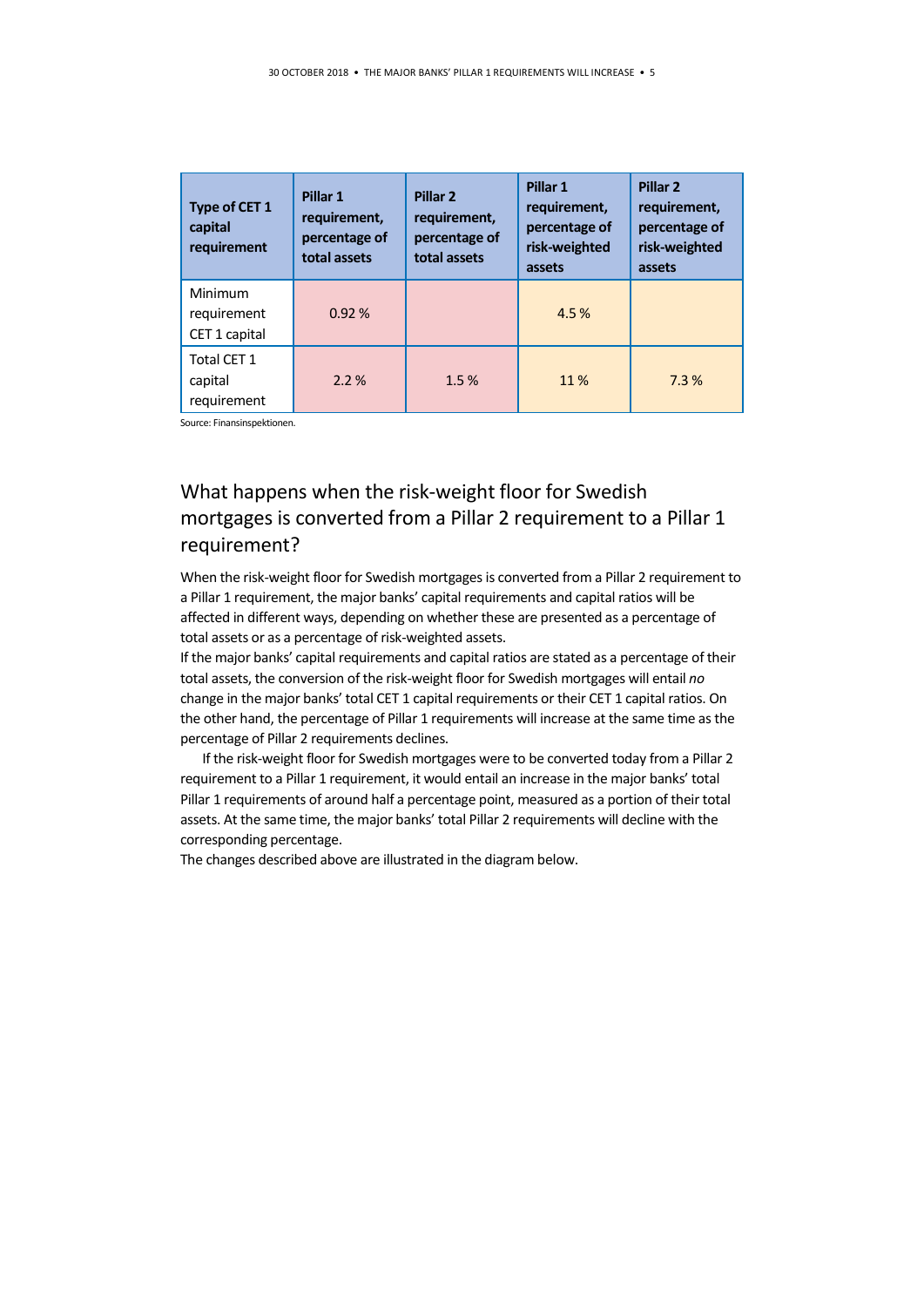**Diagram 3. The major Swedish banks' total CET 1 capital requirements broken down into Pillar 1 and Pillar 2 requirements prior to and after the risk-weight floor for Swedish mortgages has been converted from a Pillar 2 requirement into a Pillar 1 requirement and the major Swedish banks' total CET 1 capital ratios prior to and after this change (per cent of total assets, second quarter 2018).**



Source: Finansinspektionen, the Riksbank and the major banks' interim reports.

This means, for instance, that the distance between the banks' CET 1 capital ratios and their CET 1 capital requirements in Pillar 1 will decline on condition that the banks do not increase their CET 1 capital ratios. This means that banks which do not fulfil the capital requirements in future will face automatic restrictions on share dividends and limits to bonus payments to employees at an earlier stage than would otherwise have been the case.

When the major banks' total CET 1 capital requirements and CET 1 capital ratios are presented in relation to their risk-weighted assets, the picture is somewhat different. When the risk-weight floor for Swedish mortgages is converted from a Pillar 2 to a Pillar 1 requirement, this means that some of the risk weights the banks use to calculate their risk-weighted assets will increase<sup>[9](#page-5-0)</sup> as a result of the conversion. As mentioned at the start, the major banks' risk-weighted assets will then increase in size, which will lead to their CET 1 capital ratios declining when measured as a share of their risk-weighted assets.

All in all, this means that if the major banks' total CET 1 capital requirements and their CET 1 capital ratios are presented in relation to their new risk-weighed assets, after the riskweight floor for Swedish mortgages has become a Pillar 1 requirements, these quantities will be less<sup>[10](#page-5-1)</sup> than they are today. This is illustrated in the diagram below.

<span id="page-5-0"></span> <sup>9</sup> The major banks' risk weights, which are used in the calculation, related to Swedish mortgages will increase from on average 6 per cent to on average 25 per cent.

<span id="page-5-1"></span><sup>10</sup> As the CET 1 capital ratio in relation to risk-weighted assets is the ratio *CET 1 capital in SEK/risk-weighted assets* expressed in per cent, an increase in the risk-weighted assets entails a reduction in the ratio on condition that the CET 1 capital in SEK remains unchanged. The same applies to the ratio *CET 1 capital requirement in SEK/risk-weighted assets.*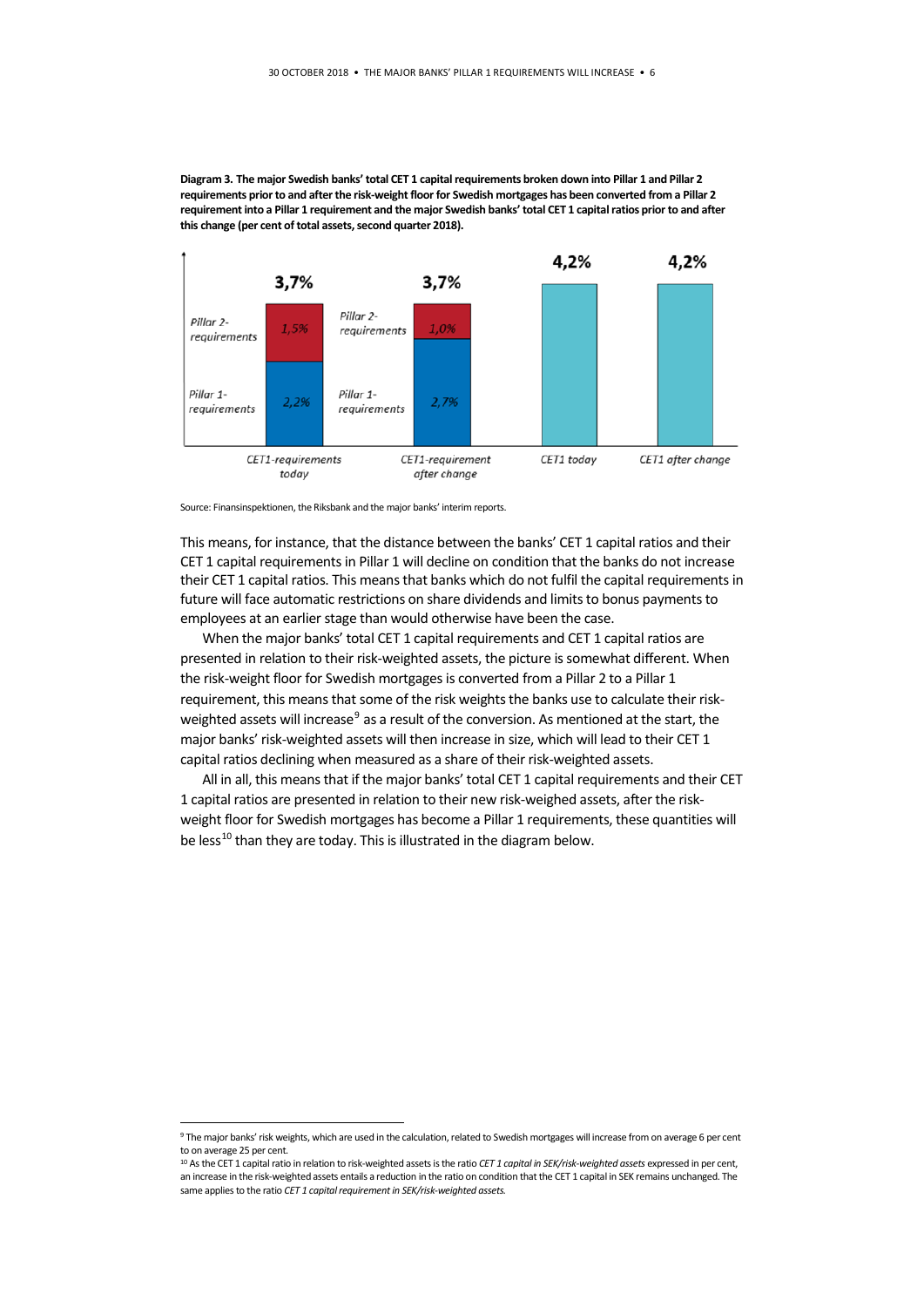**Diagram 4. The major Swedish banks' total CET 1 capital requirements broken down into Pillar 1 and Pillar 2 requirements prior to and after the risk-weight floor for Swedish mortgages has been converted from a Pillar 2 requirement into a Pillar 1 requirement and the major Swedish banks' total CET 1 capital ratios prior to and after this change (per cent of risk-weighted assets, second quarter 2018).**



Source: Finansinspektionen, the Riksbank and the major banks' interim reports.

### Could further Pillar 2 requirements be converted into Pillar 1 requirements?

As mentioned above, it is the Basel Committee on Banking Supervision that sets the standard for how the regulatory framework for internationally active banks' capital requirements should be designed. With regard to Sweden, these agreements are partly incorporated into Swedish legislation through EU regulations and EU directives. This has had the result that if Finansinspektionen now wishes to convert some of the major banks' Pillar 2 requirements into Pillar 1 requirements, consent is required from the European Commission. Finansinspektionen has recently received such consent with regard to converting the riskweight floor for Swedish mortgages.

Although the content in the above-mentioned banking reform package has not yet been decided on, it is possible that the Pillar 2 requirement termed systemic risk is no longer allowed to be a Pillar 2 requirement after the changes in the banking reform package have come into force. Finansinspektionen can then choose either to allow the Pillar 2 requirement of systemic risk to be cancelled or to convert this Pillar 2 requirement to a Pillar 1 requirement. If the latter happens, the size of the major banks' total CET 1 capital requirements and CET 1 capital ratios will be retained in relation to their total assets. Only the distribution between the major banks' Pillar 1 and Pillar 2 requirements will change.

A conversion of the Pillar 2 requirement systemic risk to a Pillar 1 requirement would not affect the major banks' risk-weighted assets, unlike the risk-weight floor for Swedish mortgages becoming a Pillar 1 requirement. The reason for this is that the regulatory framework is designed in such a way that this change will only increase the percentage of Pillar 1 requirements without changing the banks' risk-weighted assets. A conversion of the Pillar 2 requirement systemic risk to a Pillar 1 requirement thus means that the major banks' total capital requirements and capital ratios, measured as a percentage of risk-weighted assets will remain unchanged.